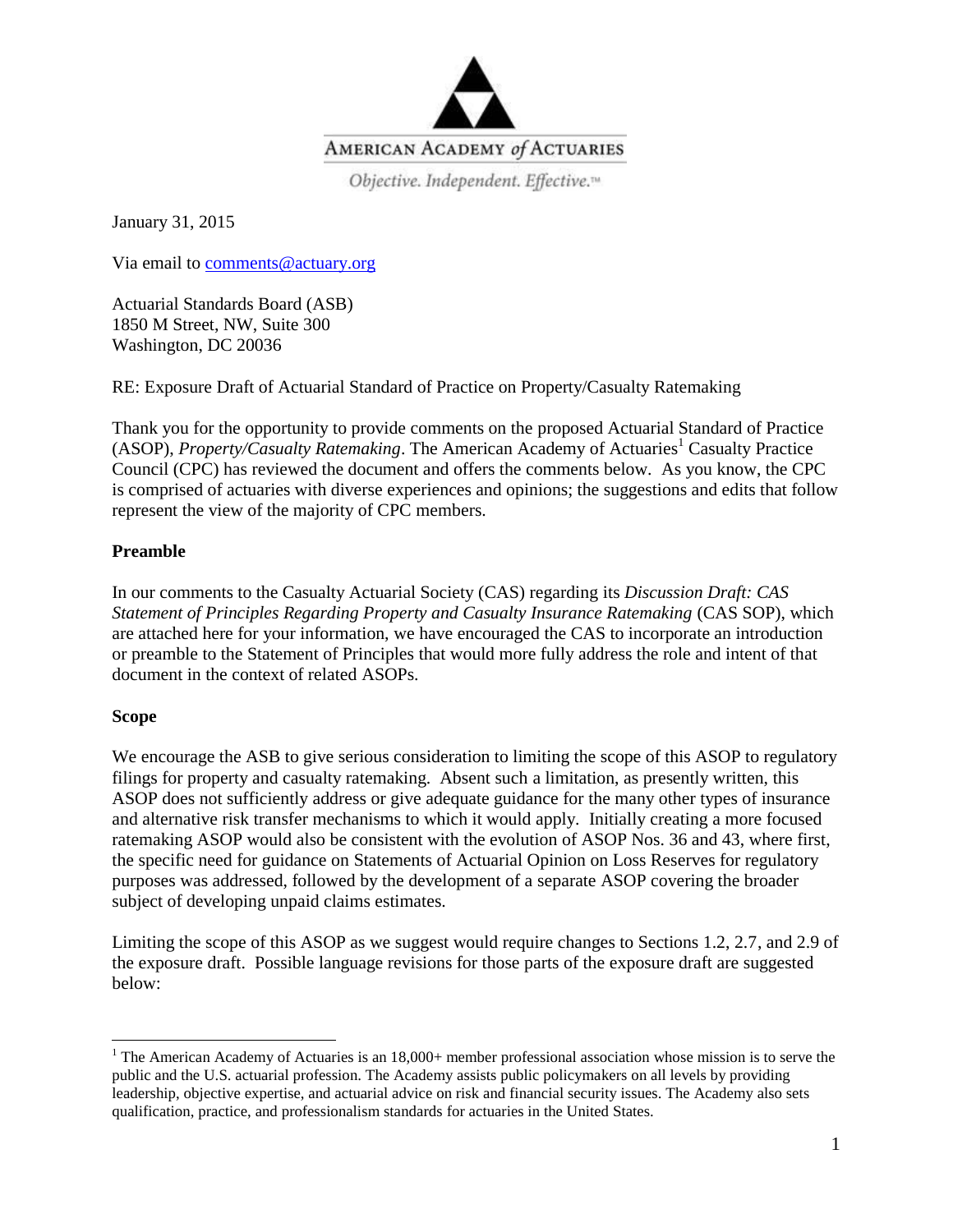1.2 Scope — This standard applies to all actuaries when performing professional services with respect to developing, reviewing, or changing regulatory filings for property/casualty insurance rates for policies not yet written. This includes the evaluation of future costs for self-insurance, risk funding or retention mechanisms, or any other risk transfer mechanism. Such professional services may include expert testimony, regulatory activities, legislative activities, or statements concerning public policy to the extent these activities involve developing, reviewing, or changing regulatory filings for property/casualty insurance rates. This standard is limited to the estimation of future costs and does not address other considerations that may affect the price charged to the **policyholder**, such as marketing goals, competition, and legal restrictions.

2.7 Policyholder — An iIndividuals or entityies that pays a premium for an insurance policy  $\theta$ share in the funding of the costs of self-insurance, risk funding or retention mechanisms, or any other risk transfer mechanism for policies not yet written.

2.9 Ratemaking — The process of estimating future costs associated with the transfer of risk in insurance or other risk transfer mechanisms.

We also note that the current ASOP No. 8, *Regulatory Filings for Health Plan Benefits, Accident and Health Insurance, and Entities Providing Health Benefits* provides an excellent template for developing an ASOP intended to provide guidance for property/casualty regulatory filings.

# **Regulatory Standards or Benchmarks**

In our comments to the CAS regarding the CAS SOP, we have suggested removing certain portions of the CAS SOP that relate to regulatory criteria, because we believe that they are more appropriately addressed by ASOPs. Consistent with that belief, we recommend adding a section on the relationship between ASOPs and regulations to the exposure draft (regardless of whether our recommendation of a limited scope is accepted.) Borrowing from the wording in Sections 3.3 and 3.11 of ASOP No. 8, we suggest new sections 3.18 and 3.19 as follows:

- 3.18 Applicable Law When an actuary prepares or reviews a regulatory filing, the actuary should have knowledge and understanding of applicable law. If the actuary believes applicable law is silent or ambiguous on a relevant issue, the actuary should consider obtaining guidance from an appropriate expert. In this situation, the actuary should document how the relevant issue was addressed when preparing or reviewing the filing.
- 3.19 Regulatory Benchmark The actuary may be called upon to project results in relation to a regulatory benchmark. The actuary should base the projection on appropriate available information about the relevant book of business.

Where regulatory benchmarks exist, they might include but are not limited to the following: 3.19.1 Rate Adequacy—Rates may be considered adequate if they provide for all costs associated with the transfer of risk.

3.19.2 Rates Not Excessive—Rates may be considered excessive if they exceed the amount needed to provide for all costs associated with the transfer of risk.

3.19.3 Rates Not Unfairly Discriminatory—Rates may be considered unfairly discriminatory if the rates result in premium differences among insureds within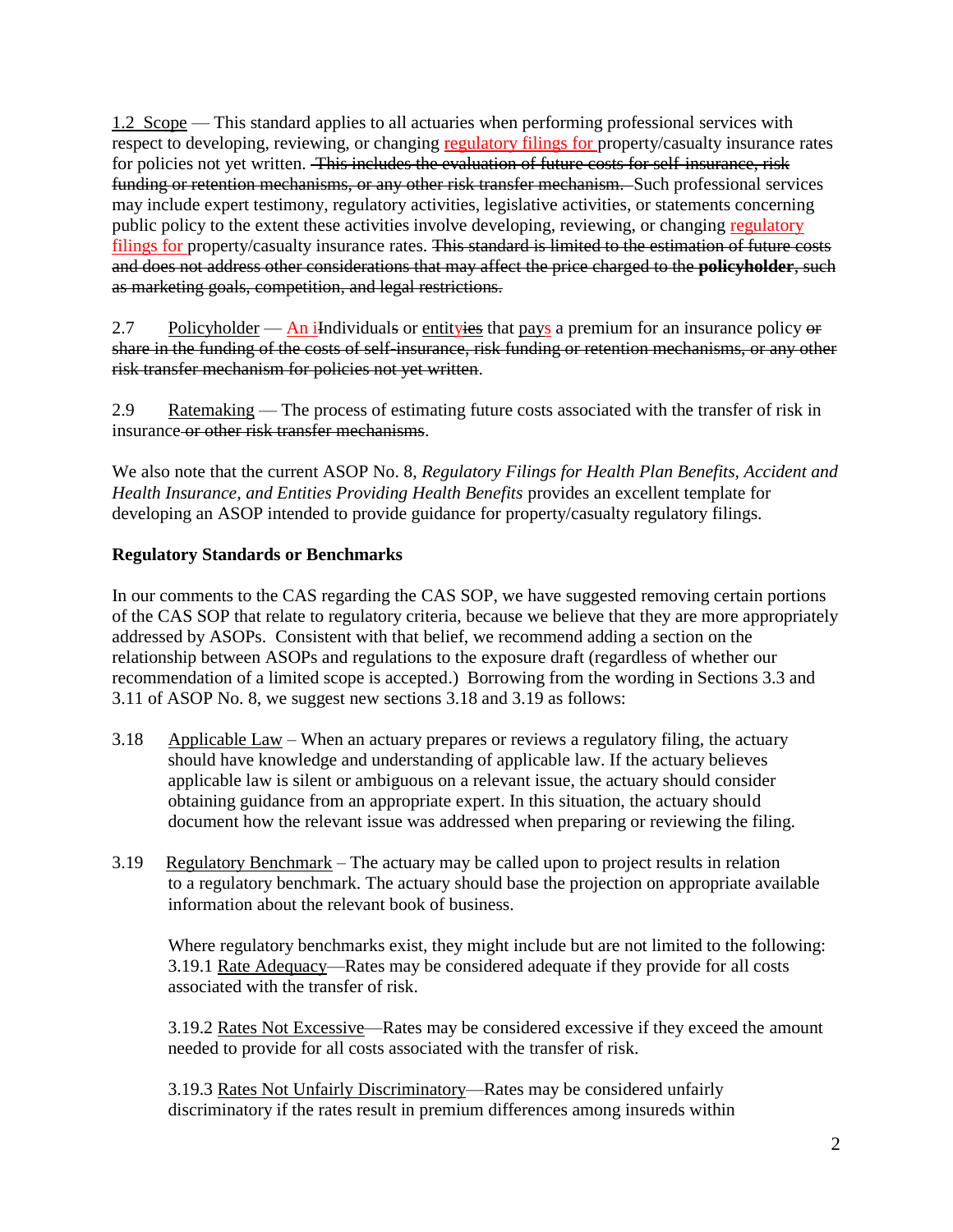similar risk categories that: (1) are not permissible under applicable law; or (2) in the absence of an applicable law, do not reasonably correspond to differences in estimated costs.

Regulatory benchmarks might also be triggered only in the absence of a competitive market where the rates would apply (the determination of which is beyond the scope of this ASOP).

As noted above, we recommend that the phrase "legal restrictions" be stricken from Section 1.2 – Scope. The relationship between this ASOP and applicable regulations should be discussed in a new section entitled "Applicable Law." We also note that ASOP No. 12, Section 3.3.3 specifically addresses consideration of applicable law when establishing risk classes.

# **Intended Measure**

Consistent with our comments to the CAS, we believe that the concept of an intended measure is also applicable to the ratemaking process. It is important because terms like "expected value" and "expected cost" are not sufficiently specific to provide readers with a common understanding. Moreover, an "expected value" estimate may differ for different types of insurance. For example, for typical personal lines insurance it might be useful to use a measure of the mean for the risk transfer cost estimate, whereas a captive insurer of commercial lines might estimate risk transfer costs using a specified percentile confidence interval in excess of the expected value or mean of the loss distribution. Our suggested edits are as follows:

2.8 Rate - An estimate of risk transfer costs, consistent with an intended measure of the expected value of all future costs associated with an individual risk transfer.

3.4 Methods, Models, and Assumptions—The actuary should select appropriate **methods** and **models** for estimating the expected future cost of the components, consistent with the intended measure, that make up the **rate**. …

3.7, 3.7.2, 3.10 – Delete the word "expected" before "future costs" wherever it appears.

### **Recommended Additions:**

Under "Section 2. Definitions":

(2.x) Rate Filing – A required regulatory filing for property and casualty insurance, and entities providing coverage for property and casualty risks.

Rate filings may include but are not limited to the following:

a. filings of manual rates, base rates, rating factors, or underwriting manuals;

b. filings of rating methodology, as for experience rating formulas and factors;

c. statements of actuarial soundness or rate adequacy, as may be defined by the applicable regulatory body, for future rating periods; and

d. other filings of a similar nature as may be required by an applicable regulatory body.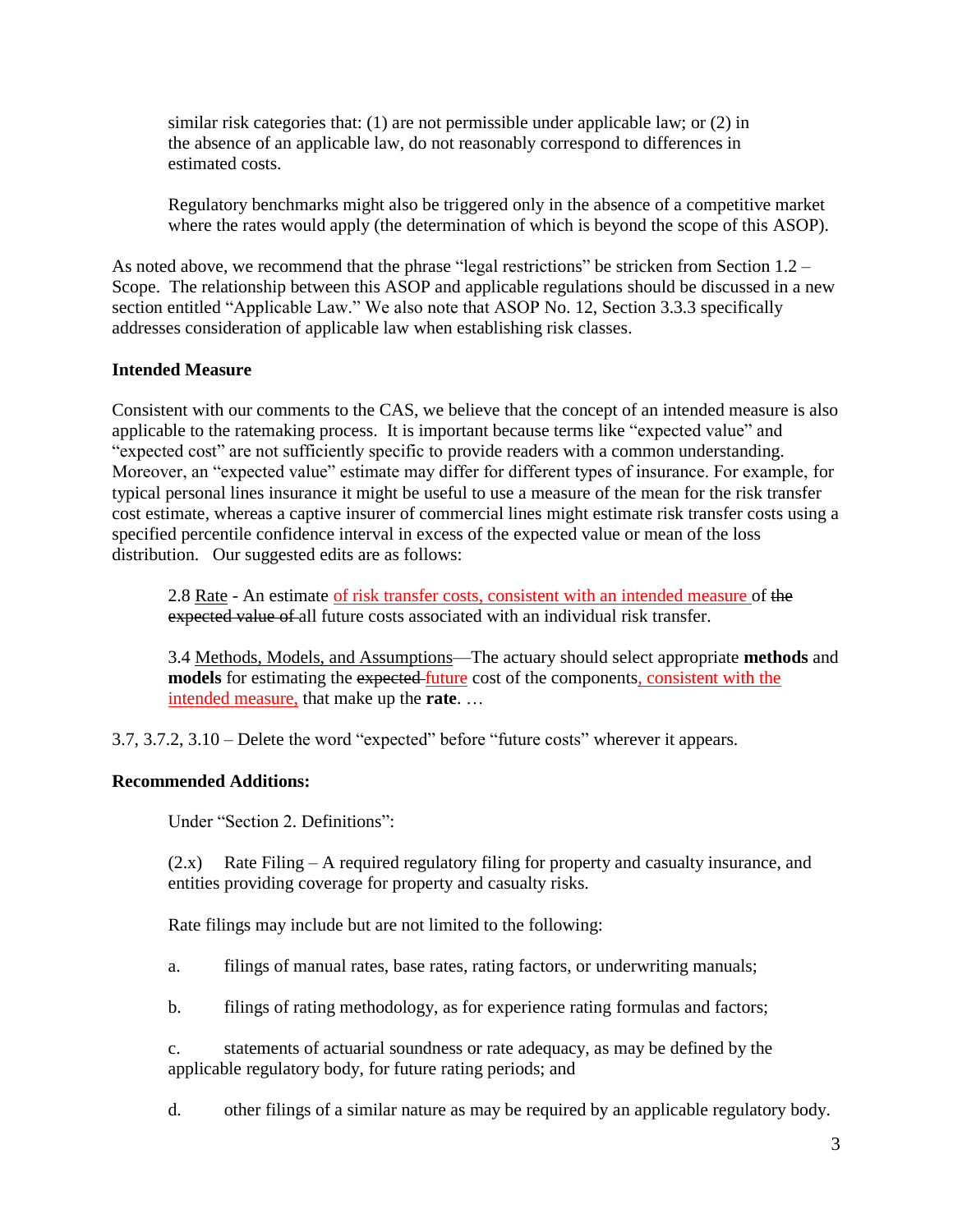(2.x) Reviewing Actuary—An actuary who is responsible for reviewing a rate filing on behalf of a government agency or consumers. This includes actuaries employed by the government agency and consulting actuaries engaged to review a rate filing on behalf of the government agency or consumers.

### **Additional Suggestions**

Section 2.10 – We propose the following revision:

Schedule Rating—A rate modification technique that considers the individual risk characteristics that are expected to affect the **policyholder's** future loss and allocated loss adjustment expense experience but are not yet reflected elsewhere.in the **experience rating** process.

Section 3.1 – We propose the following revision:

Introduction—The actuary should identify and consider the costs associated with the components that make up the **rate**. Examples of the types of costs may include but are not limited to sSuch costs as components should include loss and loss adjustment expenses, operational and administrative expenses, profit and contingency provisions, and the cost of capital.

Note: We are making the same request in the CAS SOP.

Section 3.2 – There are more aggregation methods, such as underwriting year and treaty year, than are listed in this section. We suggest adding "but not limited to" prior to the listed examples. ("There are several acceptable aggregation **methods**, including but not limited to …")

Section 3.5 – The exposure base utilized for a particular ratemaking exercise is often a result of historical practice and not a decision that the actuary can change. Therefore, we recommend that Section 3.5 be revised as follows:

Exposure Base—The selection and use of an **exposure base** is a key step in the ratemaking process. Often the exposure base is a result of usual and customary practices, making an alternate selection unnecessary or impractical. If the actuary can select an **exposure base**, t<sub>T</sub>he actuary should take into account various practical requirements, in selecting the **exposure base**, such a s that the **exposure base** it is reasonably related proportional to the estimated loss, as well as objectively measurable and easily verifiable. To the extent these criteria are in conflict, if the actuary selects an **exposure base**, the actuary should use professional judgment to select the **exposure base** most appropriate for the **ratemaking** exercise.

Section 3.7.1 – Delete the sentence, "This adjustment can be completed either by on-level factors or by means of extension of exposure." The example adjustment techniques are too limiting.

Section 3.7.3 – While we understand that the listing of adjustments to historical data is not intended to be exhaustive, we recommend adding operational changes to the list, as this is specifically included in the "Considerations" section of the current CAS SOP.